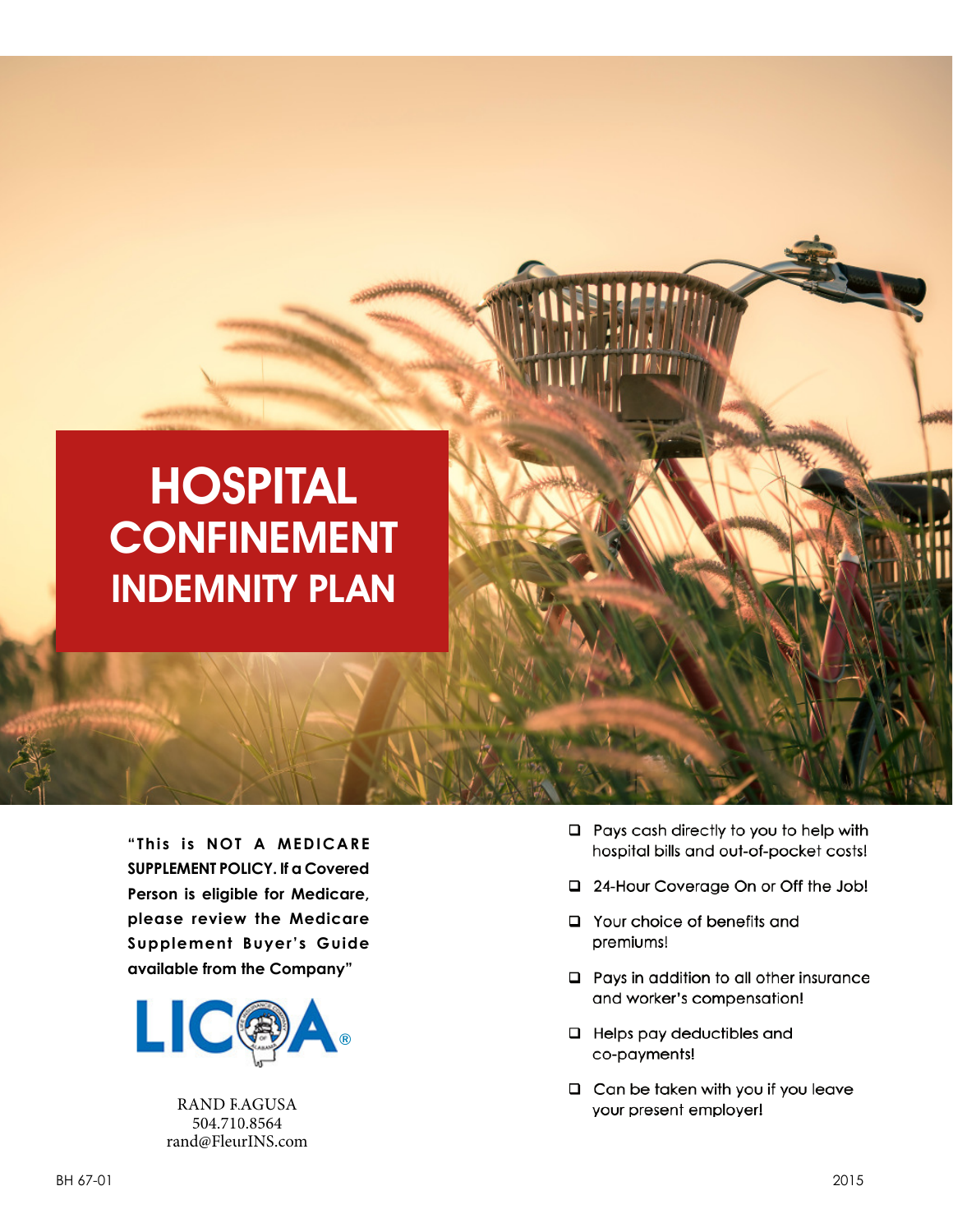## **POLICY FEATURES**

*This brochure provides a brief description of a Hospital Confinement Indemnity Plan form HI-67-01and Optional Benefi t Riders forms HA-67-01, HE-67-01, HICR 63 388 & ACCR 3/91. This is not a major medical insurance policy and should be considered only as a supplement to your health insurance.*

| <b>BENEFIT</b>                                                                                      | <b>PLAN</b><br>A | <b>PLAN</b><br>B. | <b>PLAN</b><br>C. | <b>BUILD</b><br>A PLAN | ADDITIONAL BENEFIT INFORMATION                                                                                                                                                                                                                                                                                                                                                                                                                                                                                                                                                                                                                                                                                                                                                                                                                                                                                                                                                          |
|-----------------------------------------------------------------------------------------------------|------------------|-------------------|-------------------|------------------------|-----------------------------------------------------------------------------------------------------------------------------------------------------------------------------------------------------------------------------------------------------------------------------------------------------------------------------------------------------------------------------------------------------------------------------------------------------------------------------------------------------------------------------------------------------------------------------------------------------------------------------------------------------------------------------------------------------------------------------------------------------------------------------------------------------------------------------------------------------------------------------------------------------------------------------------------------------------------------------------------|
| <b>DAILY HOSPITAL</b><br><b>CONFINEMENT</b><br><b>BENEFIT</b><br>PER DAY                            | \$200            | \$100             | \$50              | \$                     | We will pay the Daily Hospital Confinement<br>Benefit selected for each day a covered person<br>is confined in a hospital as an inpatient for<br>24-hours or more due to a covered sickness or<br>injury. Maximum of three hundred sixty-five (365)<br>days per confinement. Periods of confinement<br>separated by less than thirty (30) days will be<br>considered the same period of confinement.<br>NO LIFETIME MAXIMUM.                                                                                                                                                                                                                                                                                                                                                                                                                                                                                                                                                            |
| <b>INITIAL HOSPITAL</b><br><b>CONFINEMENT</b><br><b>BENEFIT</b><br><b>PER</b><br><b>CONFINEMENT</b> | \$1,000          | \$750             | \$500             | \$                     | We will pay the Initial Hospital Confinement<br>Benefit selected each time a covered person is<br>confined as an inpatient for at least a 24-hour<br>period in a hospital due to a covered sickness<br>or injury. This benefit is payable only once per<br>period of confinement. Periods of confinement<br>separated by less than thirty (30) days will be<br>considered the same period of confinement.<br>NO LIFETIME MAXIMUM.                                                                                                                                                                                                                                                                                                                                                                                                                                                                                                                                                       |
| <b>EMERGENCY</b><br><b>ACCIDENT</b><br><b>BENEFIT</b>                                               | \$100            | \$50              | \$25              |                        | We will pay the Usual and Customary Charges<br>up to the Maximum Benefit Amount selected<br>for treatment of a covered injury by a Physician<br>in the physician's office, clinic, urgent care<br>facility or emergency room. This benefit is<br>limited to three (3) visits annually per person<br>and six (6) visits annually per policy.<br>NO LIFETIME MAXIMUM.                                                                                                                                                                                                                                                                                                                                                                                                                                                                                                                                                                                                                     |
| <b>DAILY INTENSIVE</b><br><b>CARE BENEFIT</b><br><b>DAILY BENEFIT</b><br><b>TRIPLE BENEFIT</b>      | \$600<br>\$1,800 | \$450<br>\$1,350  | \$300<br>\$900    | \$<br>\$               | We will pay the daily benefit selected each<br>day a covered person is confined to an<br>Intensive Care unit due to a covered accident<br>or sickness. Benefits are payable from the first<br>day of confinement for accidents and from<br>the second day of confinement for sickness.<br>PAYS BENEFITS FOR UP TO 30 DAYS FOR EACH<br>CONFINEMENT. This benefit is payable in<br>addition to the Daily Hospital Confinement<br>Benefit.<br>TRIPLE BENEFIT - We pay a daily benefit of TRIPLE<br>the amount selected above for INTENSIVE<br>CARE Confinement resulting from accidents in<br>which any covered insured is the operator or<br>passenger of; an automobile, motor home, bus,<br>motorcycle, or any truck with a load capacity<br>of 2,000 pounds or less or as a fare paying<br>passenger on any vehicle, boat, ship, aircraft or<br>train. The Triple Benefit pays for Intensive Care<br>Confinement which occurs within 48 hours of<br>the accident. NO LIFETIME MAXIMUM. |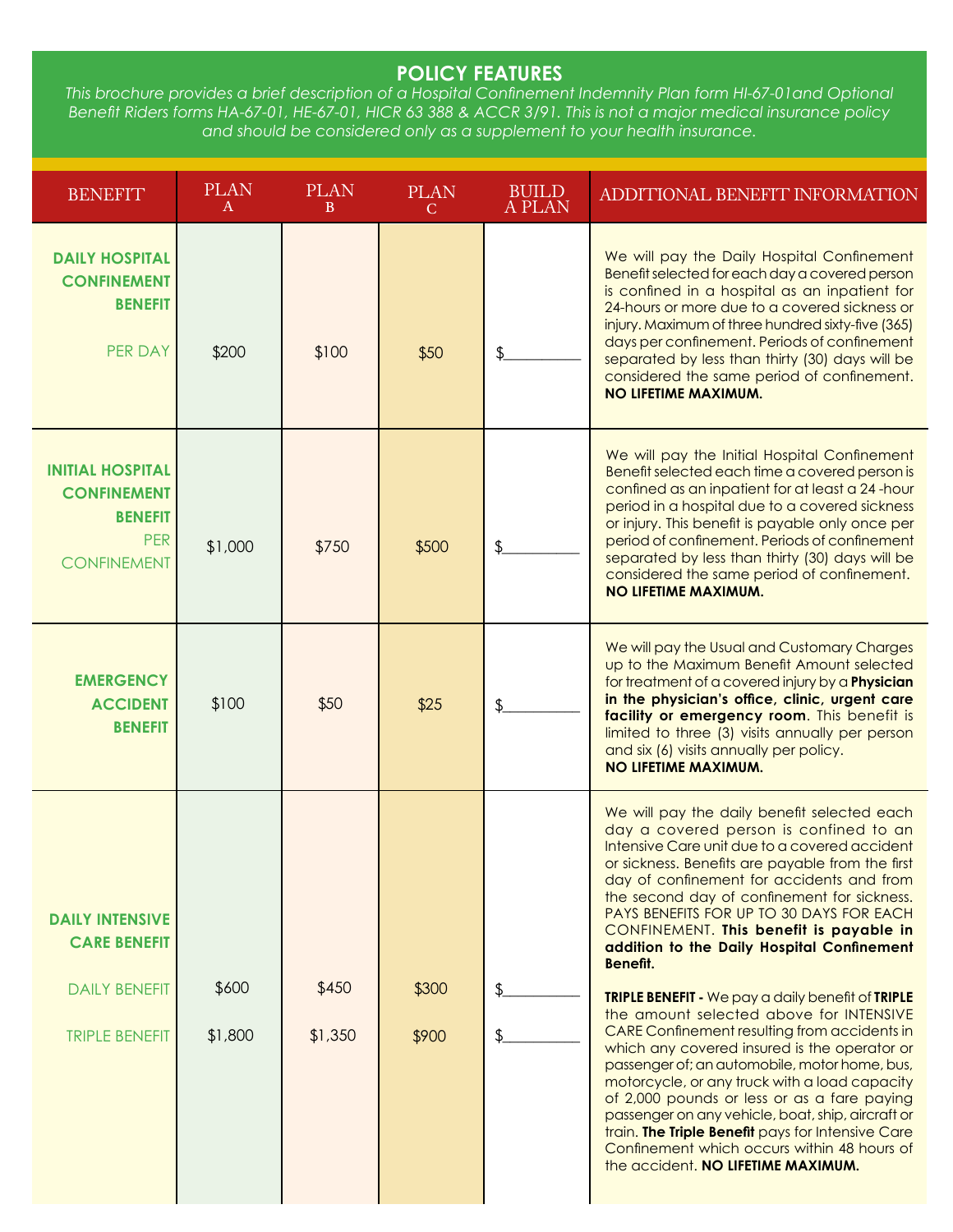| <b>BENEFIT</b>                                              |                                   | OPTIONAL MAJOR INJURY BENEFIT                                                     | ADDITIONAL BENEFIT INFORMATION                                                                                                                                                                                                                                                                                                                                                  |  |
|-------------------------------------------------------------|-----------------------------------|-----------------------------------------------------------------------------------|---------------------------------------------------------------------------------------------------------------------------------------------------------------------------------------------------------------------------------------------------------------------------------------------------------------------------------------------------------------------------------|--|
| <b>FRACTURES</b>                                            | <b>Primary Insured</b><br>\$1,500 | <b>Spouse &amp; Children</b><br><b>SPOUSE</b><br>\$1,000<br><b>CHILD</b><br>\$500 | (Broken Bones) Pays Actual Charges Up To the<br>amount shown for complete fracture requiring<br>closed reduction. Pays 11/2 times specific loss<br>otherwise payable for fracture requiring open<br>operation. In case of multiple fracture, the<br>benefit paid will be the amount specified for<br>each fracture. See schedule for specified<br>amounts. NO LIFETIME MAXIMUM. |  |
| <b>DISLOCATIONS</b>                                         | \$1,350                           | <b>SPOUSE</b><br>\$900<br><b>CHILD</b><br>\$450                                   | (Separated Joints) Pays Actual Charges Up To<br>the amount shown for complete dislocation<br>requiring closed reduction with anesthesia.<br>Pays 11/2 times specific loss otherwise payable<br>for dislocation requiring open operation. See<br>schedule for specified amounts.<br><b>NO LIFETIME MAXIMUM.</b>                                                                  |  |
| <b>DAILY INTENSIVE</b><br><b>CARE BENEFIT</b>               | \$150                             | \$150                                                                             | Pays \$150.00 each day a covered person is<br>confined to an Intensive Care Unit for a period<br>of up to 16 days, due to any one accident.<br>NO LIFETIME MAXIMUM.                                                                                                                                                                                                             |  |
| <b>BLOOD AND</b><br><b>PLASMA BENEFIT</b>                   | \$450                             | \$450                                                                             | Pays Actual Charges Up To \$450.00 for loss due<br>to injury for each accident for each covered<br>person. NO LIFETIME MAXIMUM.                                                                                                                                                                                                                                                 |  |
| <b>X-RAY BENEFIT</b>                                        | \$75                              | \$75                                                                              | Pays Up To \$75.00 for loss due to injury of<br>a covered person which requires an x-ray<br>examination, for each accident.<br>NO LIFETIME MAXIMUM.                                                                                                                                                                                                                             |  |
| <b>AMBULANCE</b><br><b>BENEFIT</b>                          | \$75                              | \$75                                                                              | Pays Actual Charges Up To \$75.00 for<br>each covered person for loss due to injury<br>which requires the use of an ambulance for<br>transportation to a hospital or emergency care<br>unit for treatment for each accident.<br>NO LIFETIME MAXIMUM.                                                                                                                            |  |
| <b>TRANSPORTATION</b><br><b>BENEFIT</b>                     | \$450                             | \$450                                                                             | Pays Actual Charges Up To \$450.00 for each<br>covered person for loss due to injury which<br>requires transportation by common carrier (air,<br>rail or bus) to or from another city for treatment<br>for each accident when recommeded by a<br>physician making the diagnosis.<br>NO LIFETIME MAXIMUM.                                                                        |  |
| <b>PROSTHETIC</b><br><b>DEVICES OR</b><br><b>APPLIANCES</b> | \$375                             | \$375                                                                             | Actual Charges Up To \$375.00 for loss due<br>to injury of a covered person which requires<br>prosthetic devices used to replace physical<br>organs or parts (This benefit does not pay for<br>Dental prosthetic devices or appliances.)<br>NO LIFETIME MAXIMUM.                                                                                                                |  |